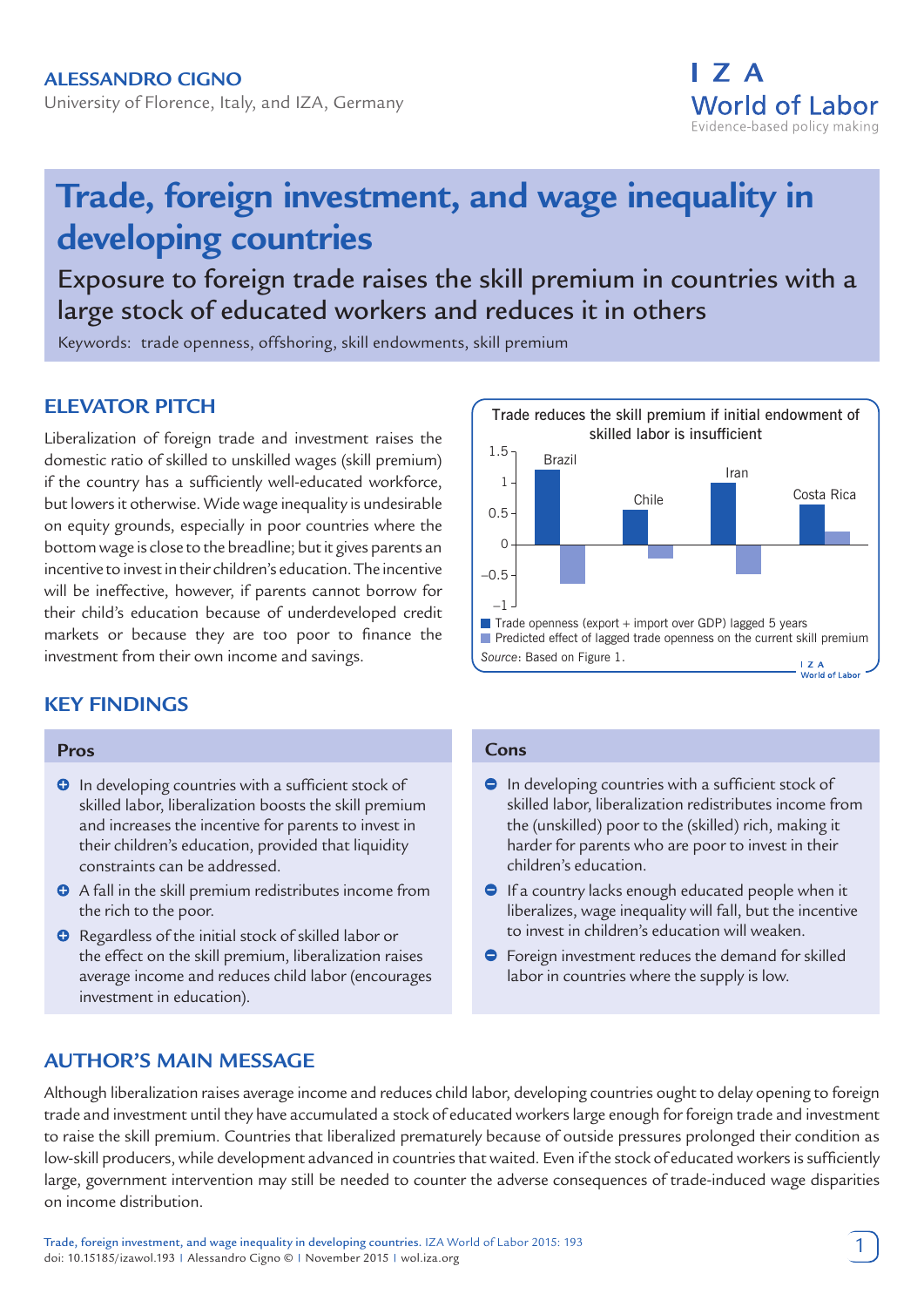## **MOTIVATION**

Economic inequality has increased to an unprecedented level since the 1970s. Many popular commentators and some research economists attribute this rise in inequality to the lowering of barriers to cross-border trade and investment (trade and investment liberalization). While inequality can refer to either wealth inequality (the concentration of assets in very few hands) or wage inequality, the focus here is on wage inequality in developing countries, where it has implications not only for income distribution, but also for educational attainment and child labor (see Figure 1).



Figure 1. Trade reduces child labor even where it lowers the skill premium, because it raises per-capita GDP

This paper examines the case for a connection between trade and foreign investment liberalization and wage inequality. While foreign investment can refer to either portfolio investment (the acquisition of foreign private or public debt instruments, such as stocks) or foreign direct investment (the relocation of production activities from one country to another, or offshoring), offshoring is what matters most in connection with wage inequality.

## **DISCUSSION OF PROS AND CONS**

## **Is there a connection between trade and investment liberalization and wage inequality?**

From a developing country perspective, wage inequality has two somewhat contrasting features.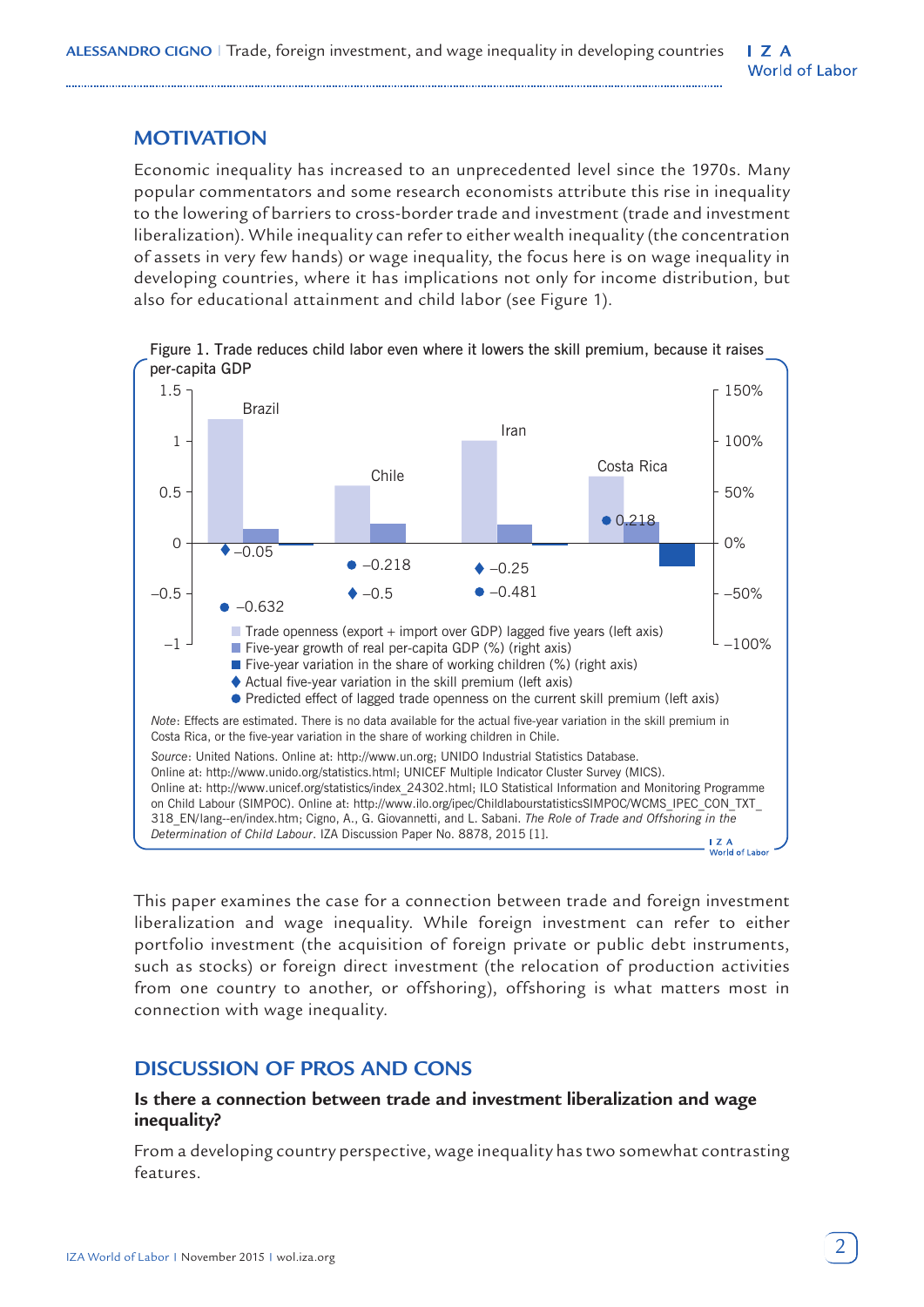- On the one hand, wage disparities are more worrisome in developing countries than in developed countries because the wage earners at the bottom of the wage distribution are closer to the subsistence level, and governments are less well equipped to shelter the weaker members of society through fiscal and welfare safety net measures.
- On the other hand, to the extent that wage disparities reflect differences in acquired skills, wage inequality constitutes an incentive to invest in children's education. While the same incentive is at work in developed countries, the urgency may be greater in developing countries because the alternative to study is often child labor rather than leisure. The discussion in this section reviews the theoretical arguments and empirical evidence to the effect that trade liberalization raises wage inequality under certain initial conditions and lowers it under others.

Taking the skill premium as the ratio of non-production wages (supervisory and managerial) to production wages, a study finds that this form of inequality increased in about half the low- and middle-income developing countries during the 1980s and 1990s (countries with an annual per capita GDP below \$14,000 in 1980) [2]. Other studies specify that the increase especially affected middle-income Latin American countries, but it also affected some low-income countries [3], [4], [5], [6]. Yet another study detects a positive correlation across developing countries between growth in wage inequality and an increase in the share of skill-intensive goods in those countries' exports [7].

The relationship between wage inequality, skill endowments, and exposure to international trade is investigated in a very recent study using merged and matched data from the World Bank, the United Nations Industrial Development Organization, and the United Nations Educational, Scientific, and Cultural Organization [1]. The study used as a measure of the skill premium the ratio of the average wage rate in high or medium-high technology industries to the average wage in low technology industries. Trade exposure is measured by the ratio of exports plus imports to GDP. Skill endowments are measured by the share of the adult population with a primary education only and the share of the adult population with a secondary or higher education. The study finds that the effect of trade depends on the size of a country's skill endowments. If these endowments are small, trade will reduce the skill premium (the ratio of skilled to unskilled wage rates). If they are sufficiently large, trade will raise the skill premium. For countries with very few adults educated to secondary school level (or higher), it is estimated that trade will raise the skill premium only if at least three quarters of the adult population have completed primary education.

## **What explains the connection between foreign trade and investment liberalization and wage inequality?**

How should these statistical regularities be understood? According to economic theory, in an economy with no international trade (a closed economy), the larger the endowment of a particular factor of production, such as labor and capital, the lower the return to that factor relative to others. That may change if the country opens itself up to trade.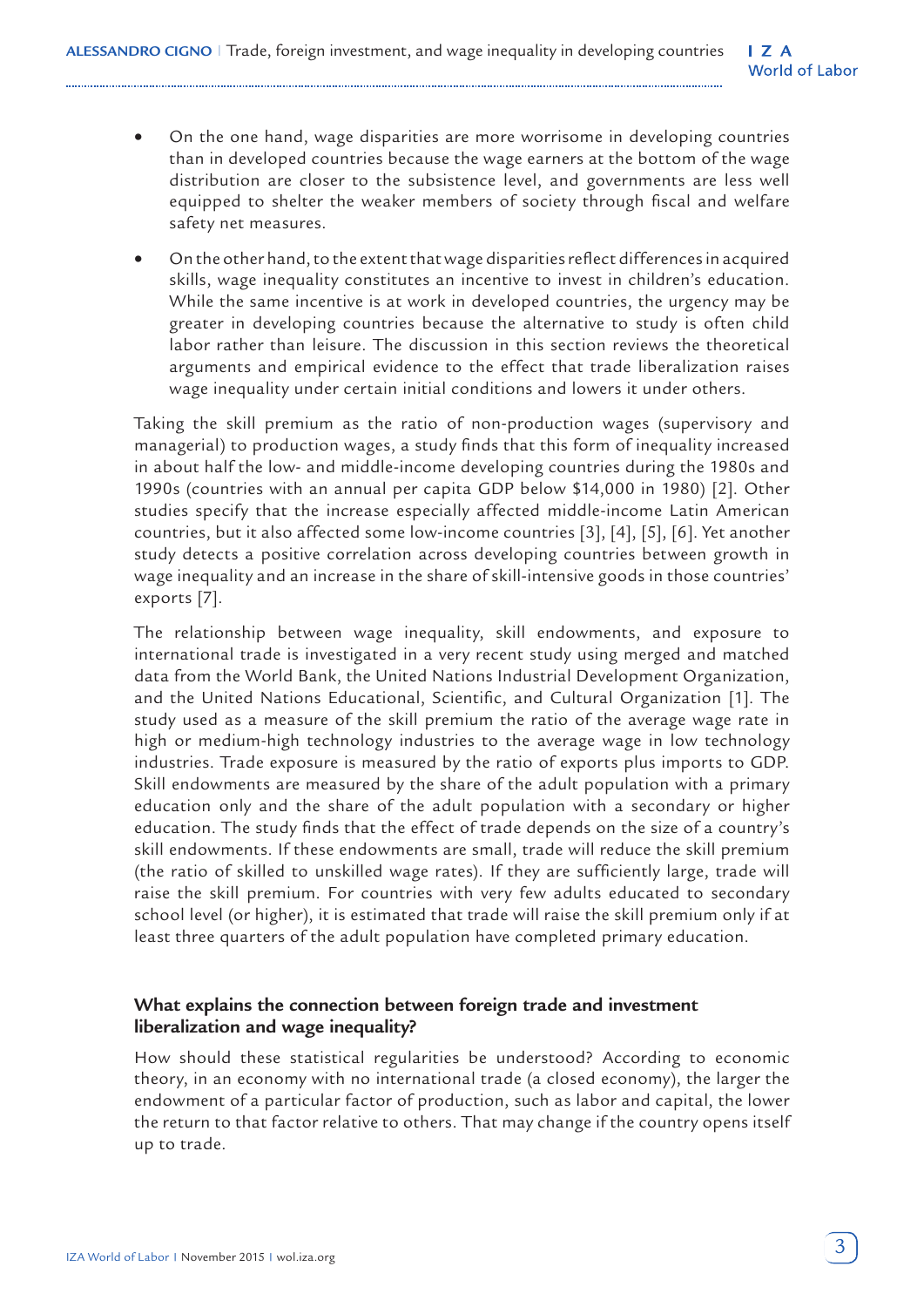According to traditional (Heckscher–Ohlin) theory, countries specialize in the production of goods that make more intensive use of their comparatively more abundant non-tradable factors, and the returns to these factors are higher with international trade than without it. If the non-tradable factors are labor and capital, then in the standard model of trade between developed and developing countries, trade liberalization will induce labor-abundant developing countries to specialize in the production of goods requiring relatively more labor (labor-intensive goods) and induce the capital-abundant developed countries to specialize in the production of capital-intensive goods. Consequently, with trade, the wage rate will rise in developing countries and fall in developed countries (Stolper–Samuelson theorem).

If the non-tradable factors are skilled (more educated) and unskilled (less educated) labor, trade liberalization will induce the skill-abundant developed countries to specialize in the production of goods with a high level of skilled-labor inputs, and induce the skill-poor developing countries to specialize further in the production of goods with a low level of skilled-labor inputs. If countries then open up to trade, the skilled wage rate will rise relative to the unskilled wage rate in developed countries and fall in developing countries.

#### *Technology and trade in intermediate goods*

That is what traditional theory says. But, as reported above, this is not what happened in practice. Why? The theoretical framework (Hecksher–Ohlin) assumes that all countries have access to the same technology and envisages only trade in final goods. In reality, developed countries (or, rather, imperfectly competitive firms in those countries) have exclusive knowledge of and patent rights over production processes they have recently discovered. Furthermore, international trade includes trade in intermediate goods as well as final goods. Trade in intermediate goods has risen sharply in recent decades since the relaxation of legal constraints on foreign ownership has facilitated the relocation of the factories producing intermediate goods from developed to developing countries. Since developed countries have a relative abundance of skilled workers, the recently discovered production processes used exclusively in those countries will be more skill-intensive than the production processes they replace. This skill-intensiveness has two important implications:

- it compounds developed countries' comparative advantage in the production of skill-intensive goods; and
- it encourages the relocation of older and less skill-intensive production processes from developed countries to developing countries, where labor costs are lower.

If the relocated production processes, while less skill-intensive than the last-generation processes recently introduced in developed countries, are nonetheless more skillintensive than those originally carried out in the destination countries, demand for skilled labor will shift upward in the destination country and the ratio of skilled to unskilled wages will rise accordingly. An example is the sharp rise in foreign direct investment into Mexico that followed the liberalization of trade and the easing of restrictions on foreign ownership during the 1980s [3]. Between 1983 and 1989, foreign direct investment into Mexico rose ninefold in absolute terms, and sevenfold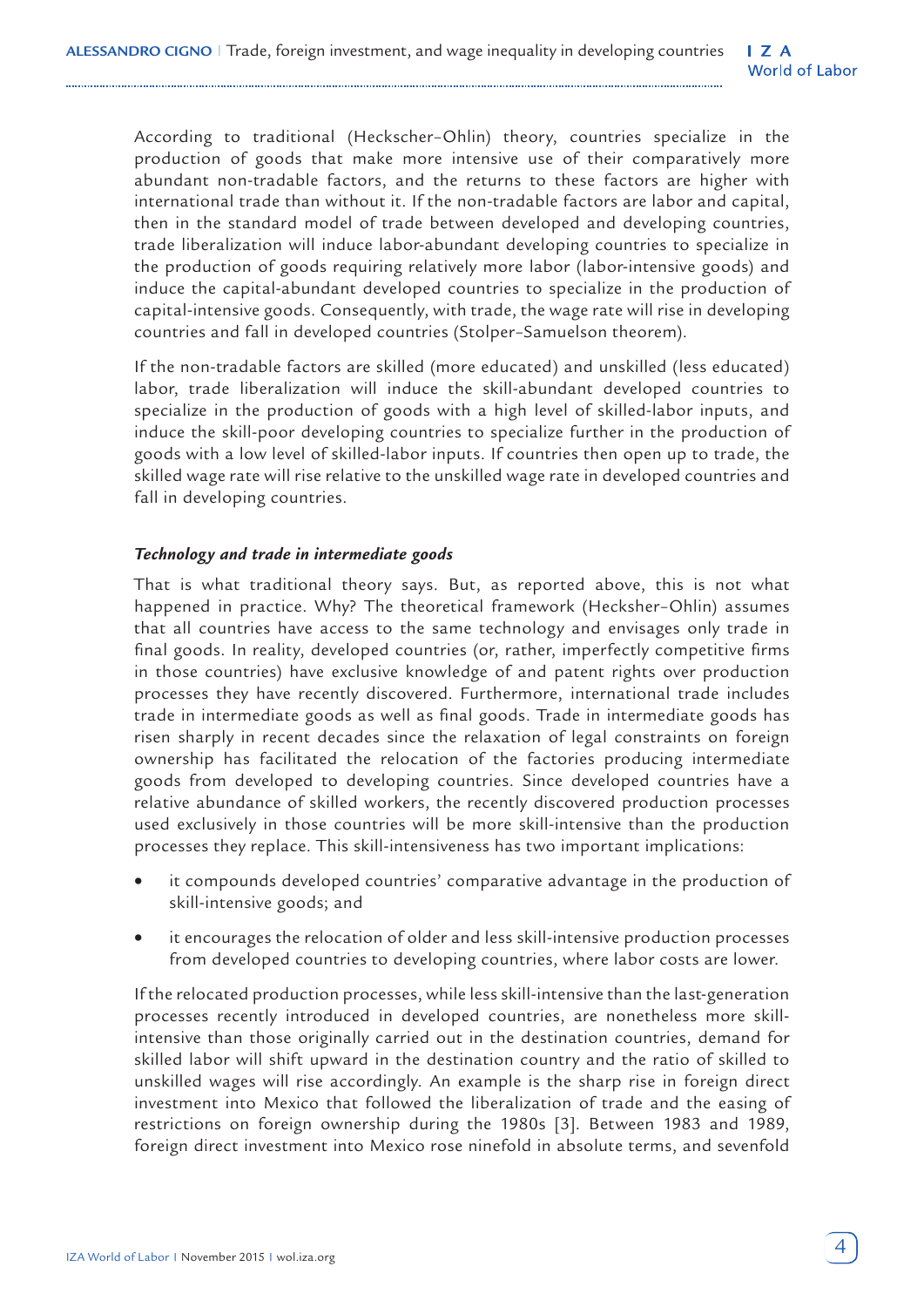(from 1.4% to 9.7%) as a share of total investment. Between 1984 and 1990, the ratio of skilled wages to unskilled wages rose from 1.93 to 2.55.

#### *Technology transfer and technological progress in developing countries*

Technology transfer to developing countries through foreign direct investment from developed countries, as well as autonomous technological progress in developing countries tends to narrow the technology gap between developed and developing countries in all sectors (not only those affected by foreign direct investment). This narrowing may eventually cause some developing countries to become developed countries [7]. The combined effect of these two forms of technical change is to raise the skill content of the goods exported by developing countries. Wage inequality increased in countries where this foreign investment-related effect prevailed over the wage-equalizing effect associated with international specialization according to initial comparative advantage (specialization in capital-intensive goods in developed countries and labor-intensive goods in developing countries). Where the reverse occurred, wage inequality decreased.

But why did the foreign investment-related effect (increasing wage inequality) prevail over the effect associated with international specialization by initial comparative advantage (wage-equalizing) in some developing countries, while the reverse happened in others?

One study argues that the skill content of the foreign direct investment attracted by a developing country rises with the share of skilled workers in that country's total workforce at the time foreign trade and investment barriers are lowered [1]. According to this argument, developing countries that entered the globalized economy with a very low share of skilled workers (and, consequently, a very high ratio of skilled wages to unskilled wages) attracted production processes that made more intensive use of low-skilled workers than the production processes already in use. In these countries, trade liberalization raised the demand for low-skilled workers relative to the demand for higher skilled workers and thus lowered the skilled wage to unskilled wage ratio. The opposite happened in developing countries that started off with a share of skilled workers large enough (and thus a lower ratio of skilled wages to unskilled wages) to attract production processes that make more intensive use of skilled workers than the processes already in use. In these countries, trade liberalization raised the demand for high-skilled workers relative the demand for low-skilled workers, and thus raised the skilled to unskilled wage ratio. This explanation is consistent with the estimates reported above. Is that good or bad?

#### **Is trade liberalization good or bad for developing countries?**

To the extent that skill comes from formal education rather than work experience, an increase in the skilled to unskilled wage ratio raises the incentive to invest in children's education, while a decrease in the ratio lowers the incentive. An adequate return to education, however, is not all that is needed for children to go to school rather than work. Parents must also be able to afford the investment (even if the tuition is paid for by the government, the family will still need to pay the cost of rearing the child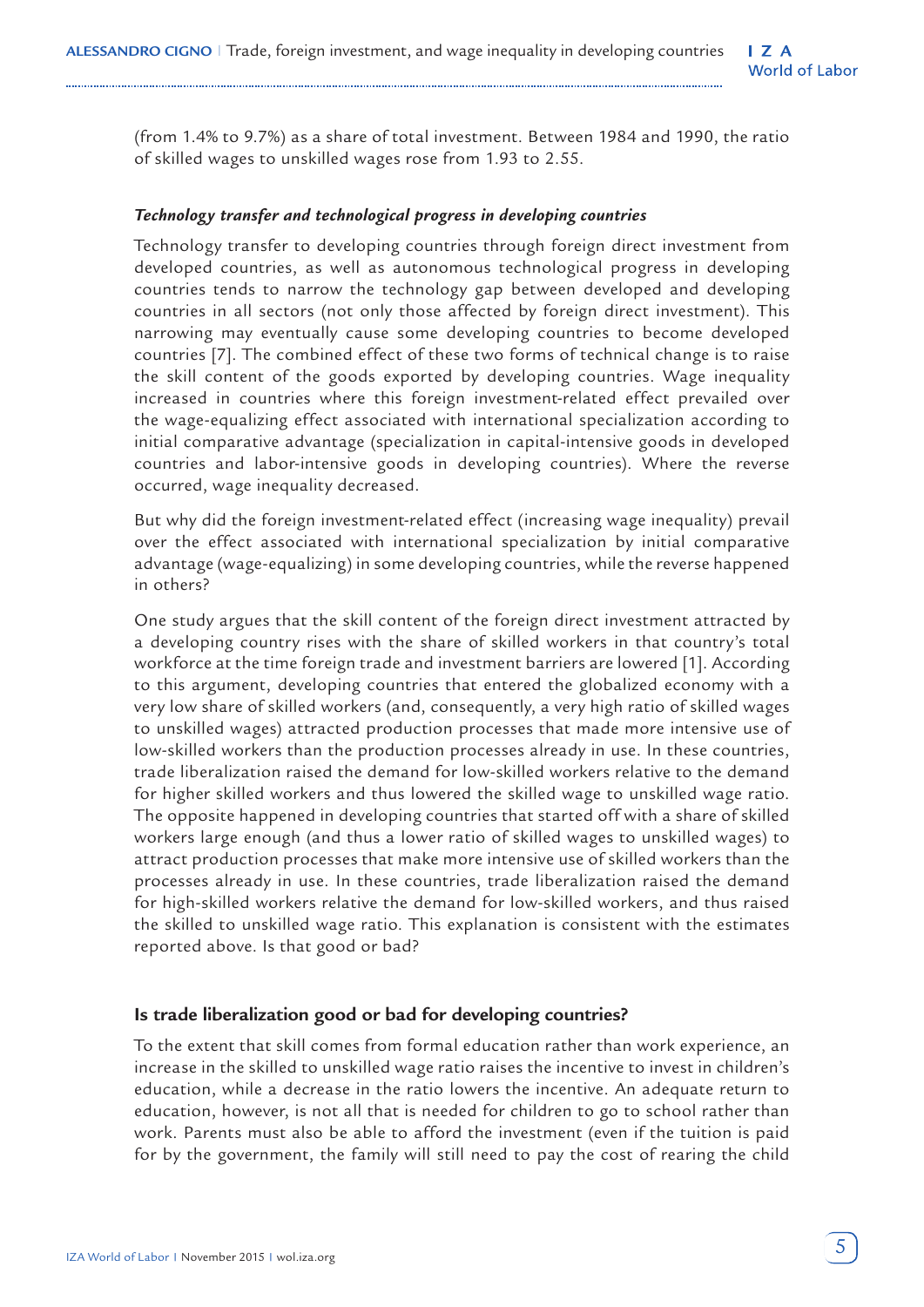and buying books and other school materials and will need to make up for the loss of the child's income). Because of underdeveloped credit markets (liquidity constraints) in developing countries, this means that parents must be rich enough to finance their children's educational investment out of their own resources.

In addition, while an increase in the ratio of skilled to unskilled wages raises the incentive to invest in education, it also redistributes income from less to more educated working parents and thus (assuming that the less educated parents are on average poorer and consequently more likely to be liquidity constrained than the more educated) makes it more difficult for the poor to finance their children's education. Conversely, a fall in the skill premium reduces the incentive for parents to invest in their children's education, but it also redistributes income from more to less educated parents. Therefore, theory cannot tell us in advance whether child labor will rise or fall in aggregate when the skill premium rises.

There is a further complication. By widening the range of production possibilities, and reducing the economic distortions generated by trade barriers, liberalization of foreign trade and investment reduces inefficiency and raises average income. Other things being equal, therefore, liberalization reduces the number of families that are too poor to invest in their children's education and consequently the number of children who work instead of going to school.

With so many factors at play (trade-induced changes in skill premium, average income, and income distribution), it is an empirical question whether liberalization will result in more or less child labor. The study mentioned above in relation to the effect of trade on the skill premium also looks at the effect of trade on child labor. This study estimates that trade reduces child labor no matter whether it raises or lowers the skill premium [1]. An earlier study shows that not only actual trade, but also trade openness (measured by an index that rates a country as either open or closed according to whether it does or does not clear a number of obstacles to foreign trade and investment) reduces child labor [8].

It would thus seem that the income-enhancing effect of trade is strong enough to more than compensate for any adverse incentive effect (reduction in the skill premium) or distributional effect (redistribution from the poor to the rich).

An implication of these findings is that trade liberalization is good for developing countries because it raises average income and reduces child labor. But what does it do for these countries' role in the international economy? While liberalization will raise the skill premium where the initial supply of qualified workers is sufficiently large and reduce it elsewhere, it will boost educational investment and thus, eventually, the supply of qualified workers everywhere. However, in the countries where the initial supply of skilled labor is sufficiently large, trade will attract production activities with high skill requirements from developed countries, so that the domestic skill premium will rise even as the supply of skilled workers rises. Elsewhere, by contrast, liberalization attracts production activities with low skill requirements, so that the domestic skill premium falls. Countries in the first group will gradually increase the share of skill-intensive goods in their output mix. Countries in the second group will specialize even further in the production of goods with a low skill content.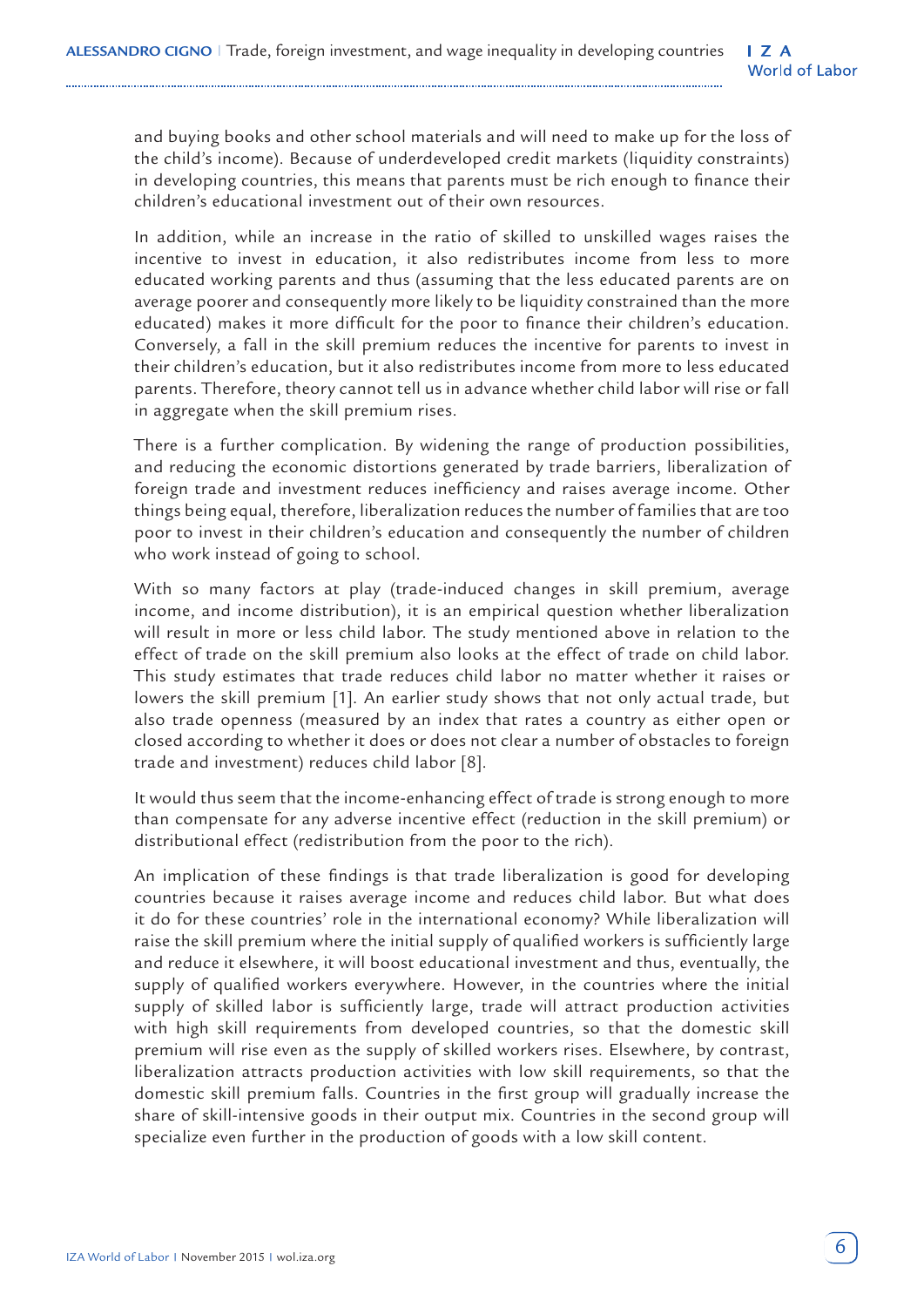#### $\mathsf{I}$  Z A **World of Labor**

## **A different perspective on trade and development**

The theoretical argument is made that liberalization of trade and investment lead not to an integrated world economy but to the emergence of a number of vertically integrated production systems consisting of countries that cooperate with each other because the education level of their workforces are not too dissimilar [9]. According to this theory, trade integration among such countries will lead, first, to greater wage disparities between more developed and less developed countries in the same integrated production system (and thus to a deterioration in the labor market position of the unskilled) and then to wage convergence between the countries and divergence within them. Developing countries that are unable to integrate with developed countries will be condemned to no international trade or to trading only among themselves.

On the face of it, this vision of the development process is somewhat reminiscent of Myrdal's description in the 1950s of development as a virtuous circle triggered by a historical accident. However, empirical studies find that the developing countries that succeeded in integrating with developed countries had a sufficiently well-educated workforce when trade and investment was liberalized [1], [9]. Thus, because the number of educated workers is an outcome of earlier private or public education investments, and liberalization is the outcome of a political decision, the fact that the virtuous circle started in one place rather than in another is not a historical accident, but the result of deliberate action.

The economies referred to as the "Asian tigers" (Hong Kong, Singapore, South Korea, and Taiwan) are a good example of countries that took this kind of deliberate action. In the 1960s and 1970s, they invested massively in education (among other ways, by sending their brightest young people to study for higher degrees in Western Europe and North America) before liberalizing in both the economic and the political sense. That allowed Hong Kong and Singapore to become major exporters of financial services, and South Korea and Taiwan to become major exporters of information technology goods. Their example was followed, with a lag, by the "tiger cub" economies (Indonesia, Malaysia, Philippines, and Thailand). The Asian tigers and their cubs are now classified as emerging market economies or newly industrialized countries.

In contrast with the view that developing countries that are unable to integrate with developed countries in vertically integrated production systems are doomed to fall back into autarchy or to trade only with other countries in a similar position [9], the estimates reported above suggest that this is not necessarily the outcome for countries caught wrong-footed by trade liberalization [1]. These countries may still trade with and attract investment from developed countries, but this trade and investment will only accentuate their specialization in low-skill production activities and narrow (instead of amplifying) the domestic gap between skilled and unskilled wage rates, with all the positive and negative consequences this entails. African countries are a case in point. After waiting on the sidelines of the globalization process for several decades, these countries have recently started to engage in important regional trade agreements and to attract foreign investments.

During the 2000s, world trade fell as a share of global GDP. A recent International Monetary Fund paper attributes this decline to the exhaustion of the wave of information and communication technology innovations that led to a rapid expansion of global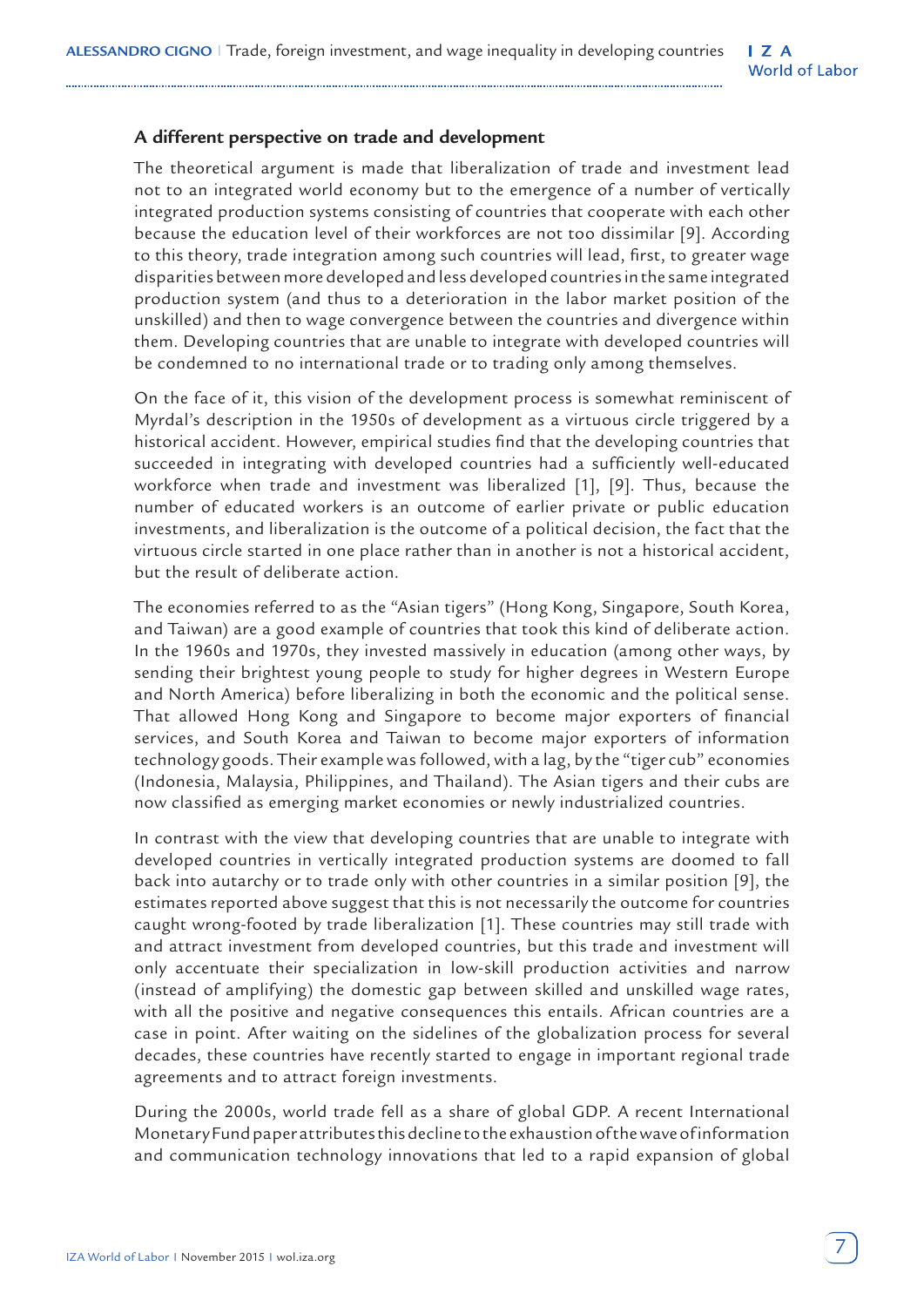supply chains and consequent increase in back-and-forth trade in components during the 1990s. The participants in that boom are today's emerging market economies and newly industrialized countries. The paper concludes that, although the first wave of vertical integrations across national borders has lost momentum, "there is still considerable scope to enhance the international division of labor by drawing in regions that have been at the margin of global supply chains, such as South Asia, Africa, and South America" [10]. In other words, the time may soon come for the participation of countries that were excluded from the first wave of vertical integration because their labor forces were not sufficiently well-educated.

#### **LIMITATIONS AND GAPS**

Existing explanations of the way trade and investment liberalization affects the ratio of skilled wages to unskilled wages imply that foreign investment raises the demand for skilled labor where the supply is high and reduces it where the supply is low. The evidence is consistent with theory, but does not actually tell us that the more skill-rich a developing country is, the more skill-intensive will be the production activities that relocate to that country. The reason is simple: there is no country-level information on the skill content of these foreign direct investment flows. There is information on the size of these flows, but that is not the right explanatory variable.

The same applies if an index of a country's openness to foreign investment is used instead of actual foreign investment. Some firm- or sector-level studies (not reviewed here) are available, but the information they provide cannot be readily combined with country-level data on trade, wages, child labor, and skill endowments. Until countrylevel information on all the relevant variables is available, we cannot be fully confident that liberalization has the effects hypothesized in the literature reviewed here.

## **SUMMARY AND POLICY ADVICE**

The paper examines the argument that reducing obstacles to foreign trade and investment will widen the gap between skilled and unskilled wages if a country has a sufficiently large stock of educated people in its workforce when the liberalization takes place, because it will attract foreign investment with relatively high skill requirements. A large wage gap is undesirable from an income distribution point of view, especially in poor countries where the bottom wage is close to starvation level, but it constitutes an incentive for parents to invest in their children's education instead of cashing-in on their children's earning capacity by sending them to work prematurely. A high return to education is of no use, however, if parents cannot finance the investment on credit or are not rich enough to finance it out of their own pockets. As uneducated parents are, on average, poorer than educated parents, trade-induced redistribution from the uneducated to the educated will counter the incentive effect of a higher skill premium, and liberalization could thus fail to yield a higher investment in education. Conversely, if a country does not have a sufficiently large stock of educated people in its workforce when liberalization takes place, wage inequality will be reduced because the incoming foreign investment will have relatively low skill requirements, and the incentive for parents to invest in their children's education will become weaker. Consequently, liberalization will not necessarily result in higher educational investment and less child labor.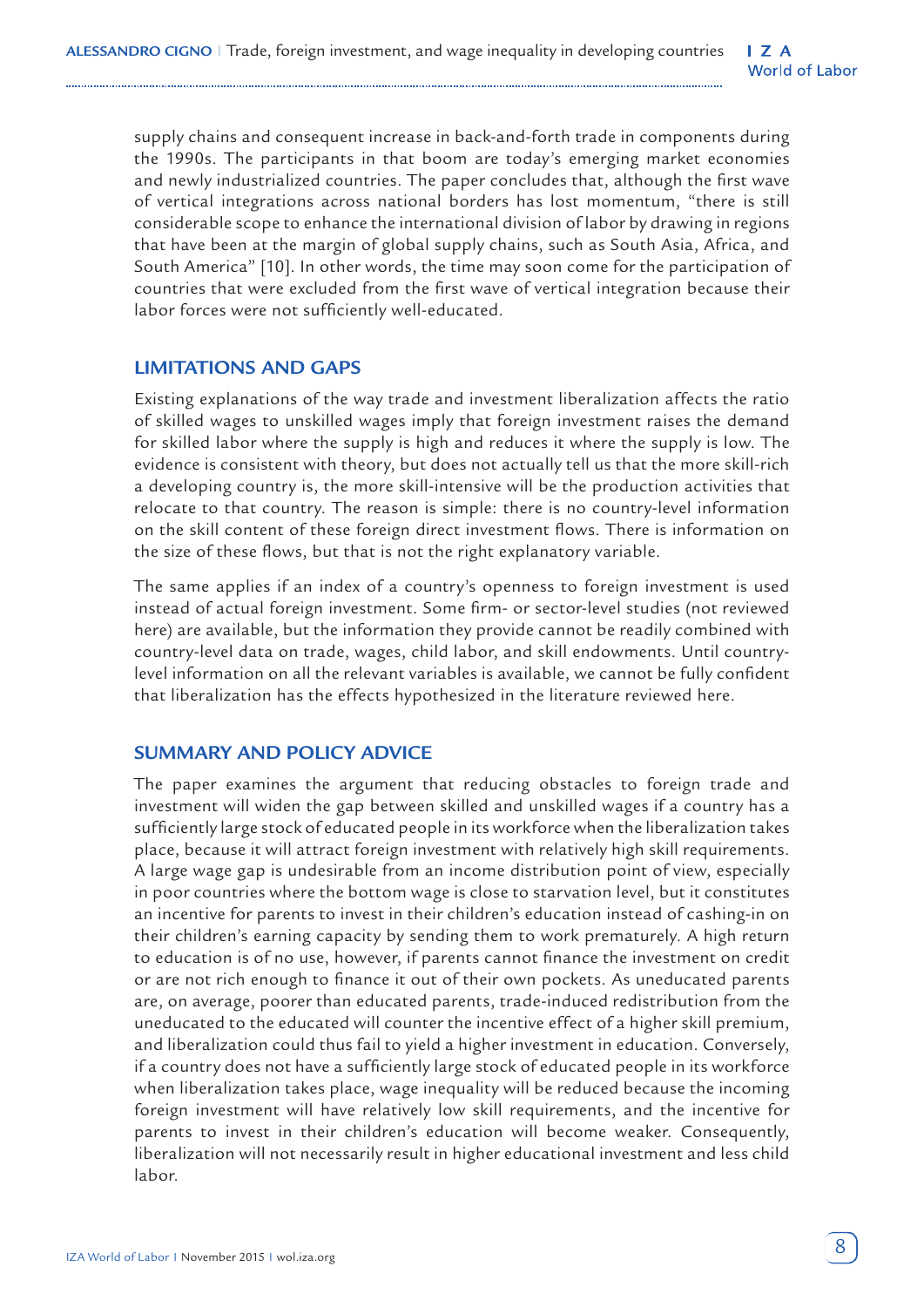Such empirical evidence as there is confirms that liberalization increases wage inequality in countries where the share of educated adults is above a certain threshold and reduces it elsewhere. But it also shows that educational investment will rise and child labor will fall everywhere, because liberalization raises average income enough to more than offset any adverse incentive or distributional effects. In conclusion, therefore, liberalization appears to make all developing countries richer and less reliant on child labor, but it also divides these countries into two groups: those that will become developed countries and those that will continue to be underdeveloped. Subject to the caveat that the relevant evidence is still limited and not absolutely firm, one policy implication is that developing countries wishing to become developed should follow the example of the Asian tigers and their cubs in not opening their frontiers to foreign trade and investment until they have accumulated a sufficiently large stock of educated workers. Developing countries that had liberalization prematurely imposed on them by international agencies or, in earlier times, colonial powers, suffered a perpetuation of their underdeveloped condition.

Getting ready by accumulating a large stock of educated workers before lowering trade and investment barriers has the undesirable side-effect of perversely redistributing wage income from the poor to the rich. Even though the poor become fewer as the children of today's uneducated workers become educated, the gap between rich and poor may still increase. Indeed, according to one of the models reviewed here, withincountry wage inequality will increase in all countries, developing and developed, that become part of an integrated production system [9].

Large wage inequality is undesirable not only on equity grounds, but also because, where credit markets are underdeveloped, it limits the ability of uneducated parents to finance their children's education. Wage and wealth disparities across countries have been touched on only lightly here because they are tangential to the topic. One study advocates transfers between countries and an establishment of an international organization to coordinate equitable development; that seems a tall order [11]. If another of the studies discussed here is right in predicting that closer economic integration between developed and developing countries will gradually turn inequality between countries into inequalities within countries [9], the ball is firmly in the national governments' courts.

#### **Acknowledgments**

The author thanks an anonymous referee and the IZA World of Labor editors for many helpful suggestions on earlier drafts.

#### **Competing interests**

The IZA World of Labor project is committed to the *IZA Guiding Principles of Research Integrity*. The author declares to have observed these principles.

© Alessandro Cigno